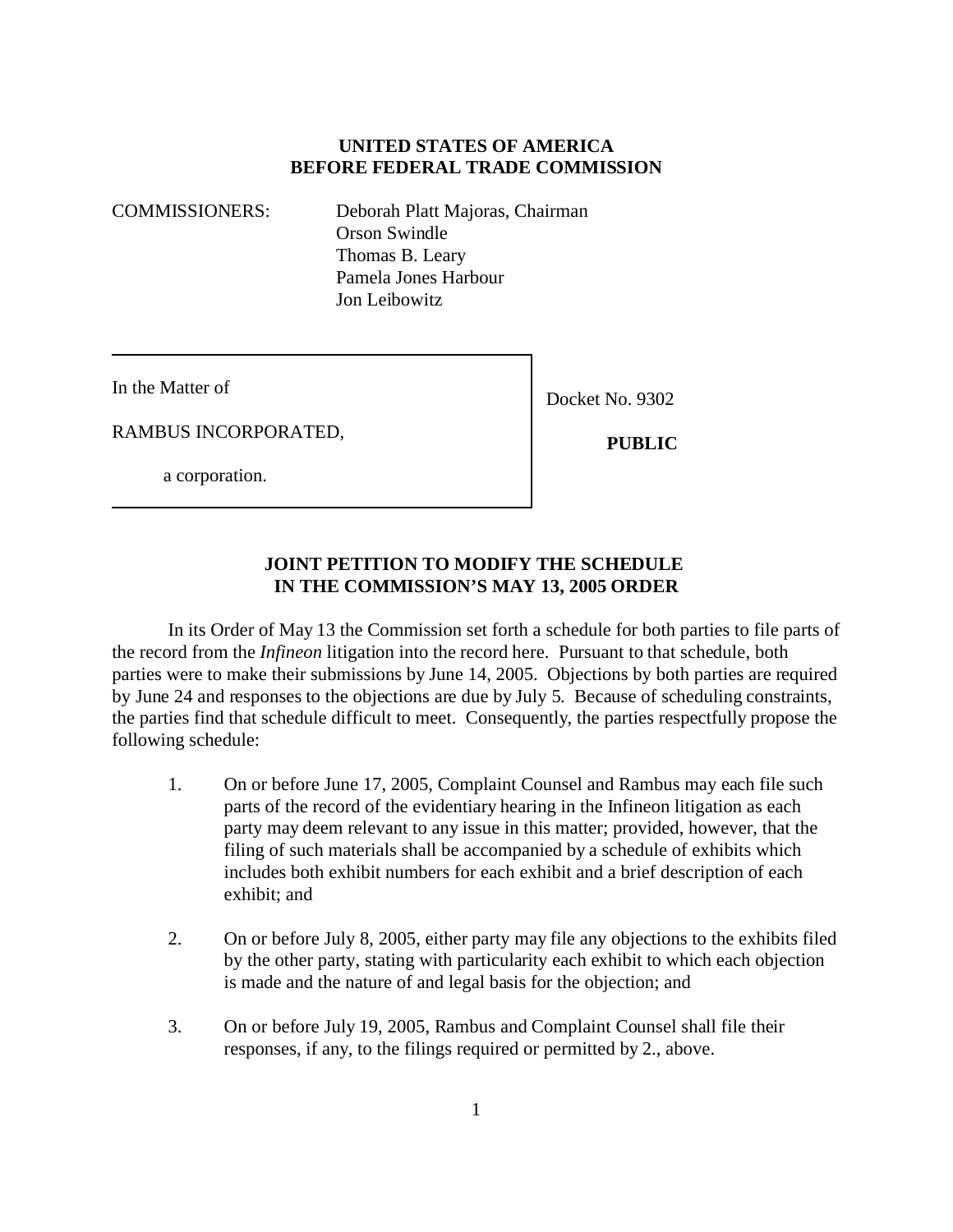Respectfully submitted, Respectfully submitted,

Patrick J. Roach Steven M. Perry Robert P. Davis

FEDERAL TRADE COMMISSION LLP<br>Washington, D.C. 20001 355 Sout

Counsel for the Complaint

Geoffrey D. Oliver Gregory P. Stone

**\_\_\_\_\_\_\_\_\_\_\_\_\_\_\_\_\_\_\_\_\_\_\_ \_\_\_\_\_\_\_\_\_\_\_\_\_\_\_\_\_\_\_\_\_**

Bureau of Competition MUNGER, TOLLES & OLSON 355 South Grand Avenue, 35th Floor (202) 326-2275 Los Angeles, California 90071-1560 (213) 683-9100

> A. Douglas Melamed WILMER CUTLER PICKERING HALE AND DORR LLP 2445 M Street, N.W. Washington, D.C. 20037 (202) 663-6000

Counsel for the Respondent